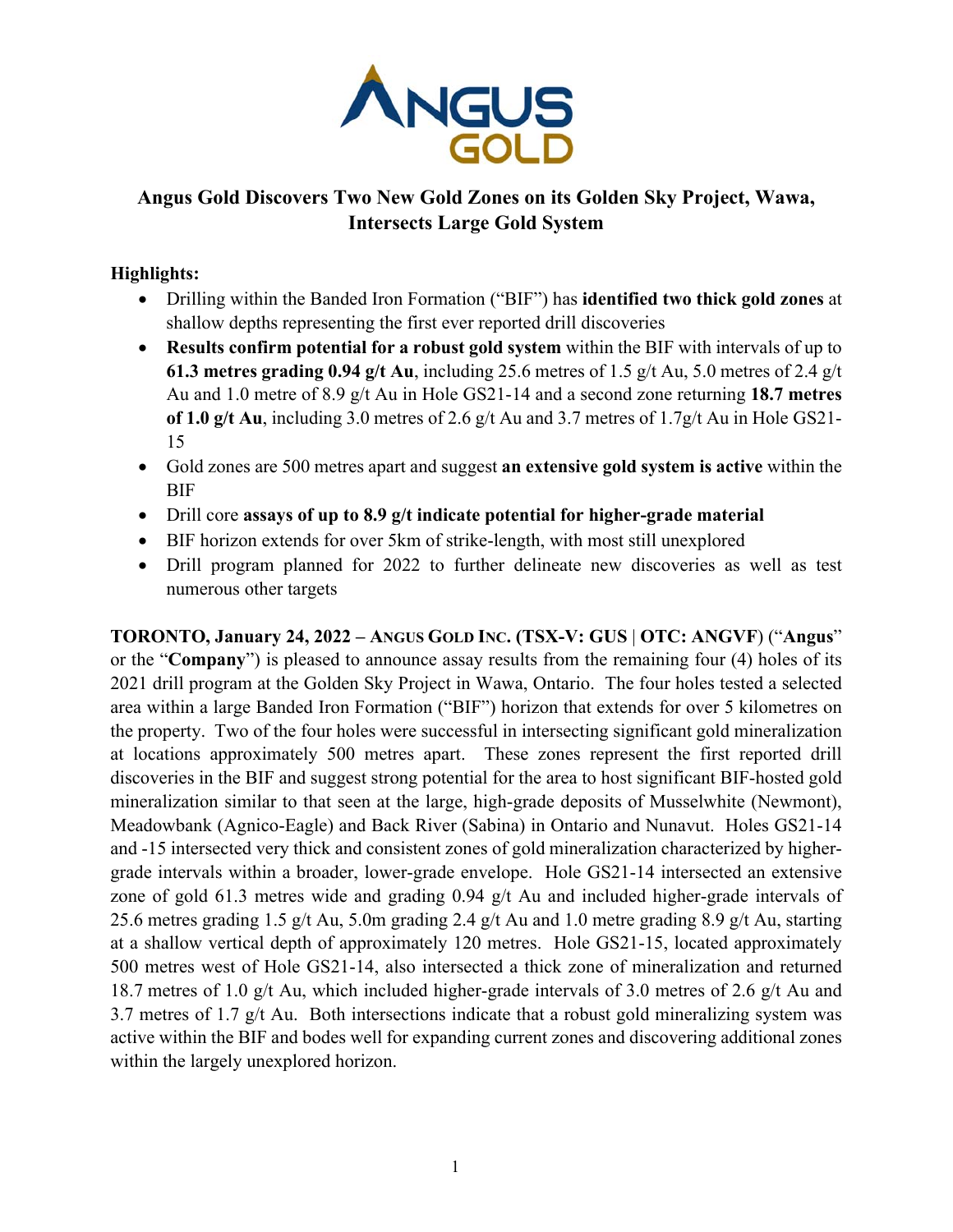

Steve Burleton, Chief Executive Officer of Angus, states: "These results have exceeded our expectations for our first drill program within a virtually unexplored target. To hit impressive gold zones is highly encouraging and speaks to an extensive gold-bearing hydrothermal system within the BIF. With over 60 metres of consistently mineralized and altered iron formation in Hole 14, we are dealing with a system that could host significant gold resources. In addition, we have only tested a small portion of the extensive BIF horizon within our property, so we have tremendous potential to discover additional zones as we expand our programs. BIF-hosted gold deposits make up many of Canada's largest gold deposits and we feel these results indicate the high level of potential for this area to host a similar scale of mineralization. With the success achieved in 2021 and the encouraging results at both Dorset and now the BIF, we will be pursuing an aggressive 2022 program to expand on these results and test new targets both locally and regionally."

The ongoing 20,000-metre drill program focuses on two target areas within the property: the Dorset Deformation Zone, which hosts a historical gold resource and the BIF Zone, a large area of banded iron formation that has historically returned high-grade gold assays in surface sampling. Regional exploration programs have also been running concurrently with the drilling and are identifying numerous areas for detailed follow-up in 2022.

| <b>Hole Number</b> | From $(m)$ | To(m) | Length $(m)$ | Gold $(g/t)$ | <b>Zone</b>                |
|--------------------|------------|-------|--------------|--------------|----------------------------|
| $GS-21-14$         | 148.7      | 210.0 | 61.3         | 0.94         | Banded Iron Formation Zone |
| including          | 162.5      | 188.1 | 25.6         | 1.5          | Banded Iron Formation Zone |
| including          | 168.4      | 173.4 | 5.0          | 2.4          | Banded Iron Formation Zone |
| including          | 185.1      | 186.1 | 1.0          | 8.9          | Banded Iron Formation Zone |
| $GS-21-15$         | 210.5      | 229.2 | 18.7         | 1.0          | Banded Iron Formation Zone |
| including          | 210.5      | 213.5 | 3.0          | 2.6          | Banded Iron Formation Zone |
| including          | 225.5      | 229.2 | 3.7          | 1.7          | Banded Iron Formation Zone |

Selected drill results from holes GS-21-13 to GS-21-16 at the Golden Sky drilling program are, as follows:

*(1) All the new analytical results reported in this release and in this table, are presented in core length and uncut. True width is estimated between 65 to 95 % of core length.*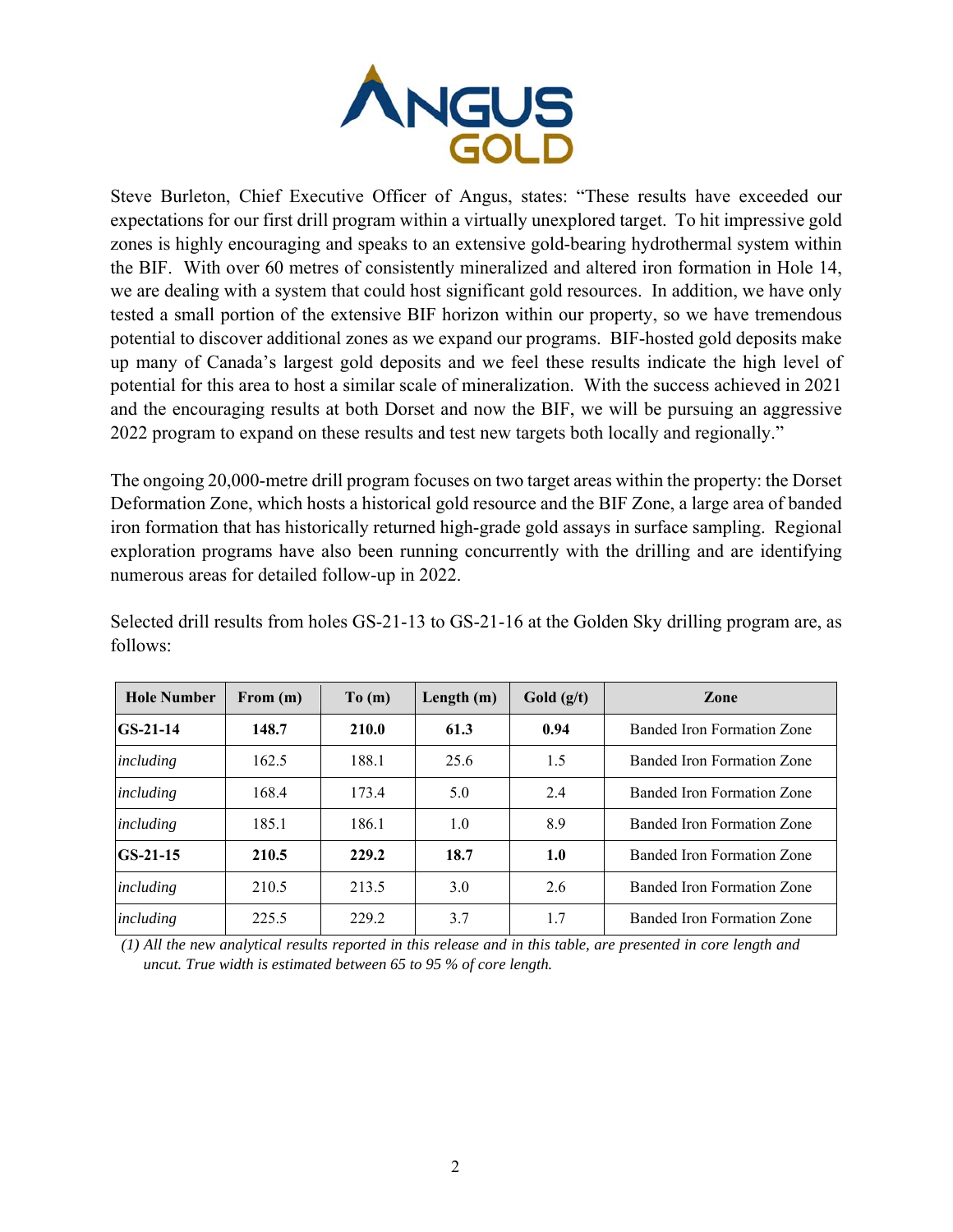

*Figure 1: Surface Map – Banded Iron Formation new gold discoveries, Golden Sky Project Location Map* 



The first phase of drilling on the BIF was designed to test new, coincident geophysical and geochemical targets for gold mineralization within this horizon. Up to now, no recorded gold intersections had been reported from the BIF. Four holes were drilled before weather delayed the program for the remainder of the season (figure 1). GS21-13 was drilled to test multiple geophysical anomalies and structural features across the strike of the BIF horizon. Numerous sulphide mineralized intervals were observed within both siliciclastic metasedimentary and oxide iron formation units. Although no significant gold was reported from these zones, the hole does provide valuable information on structure and stratigraphy. Hole GS21-14 was designed to test a coincident geophysical and geochemical anomaly identified in the northern section of BIF and returned a large interval of disseminated and stringer pyrrhotite and pyrite within a garnet-bearing zone of altered oxide iron formation (figure 2). The zone returned consistent gold results across a 61-metre-wide interval. Hole GS21-15 was drilled approximately 500 metres west of Hole 14, within the same stratigraphic level and also returned an impressive interval of disseminated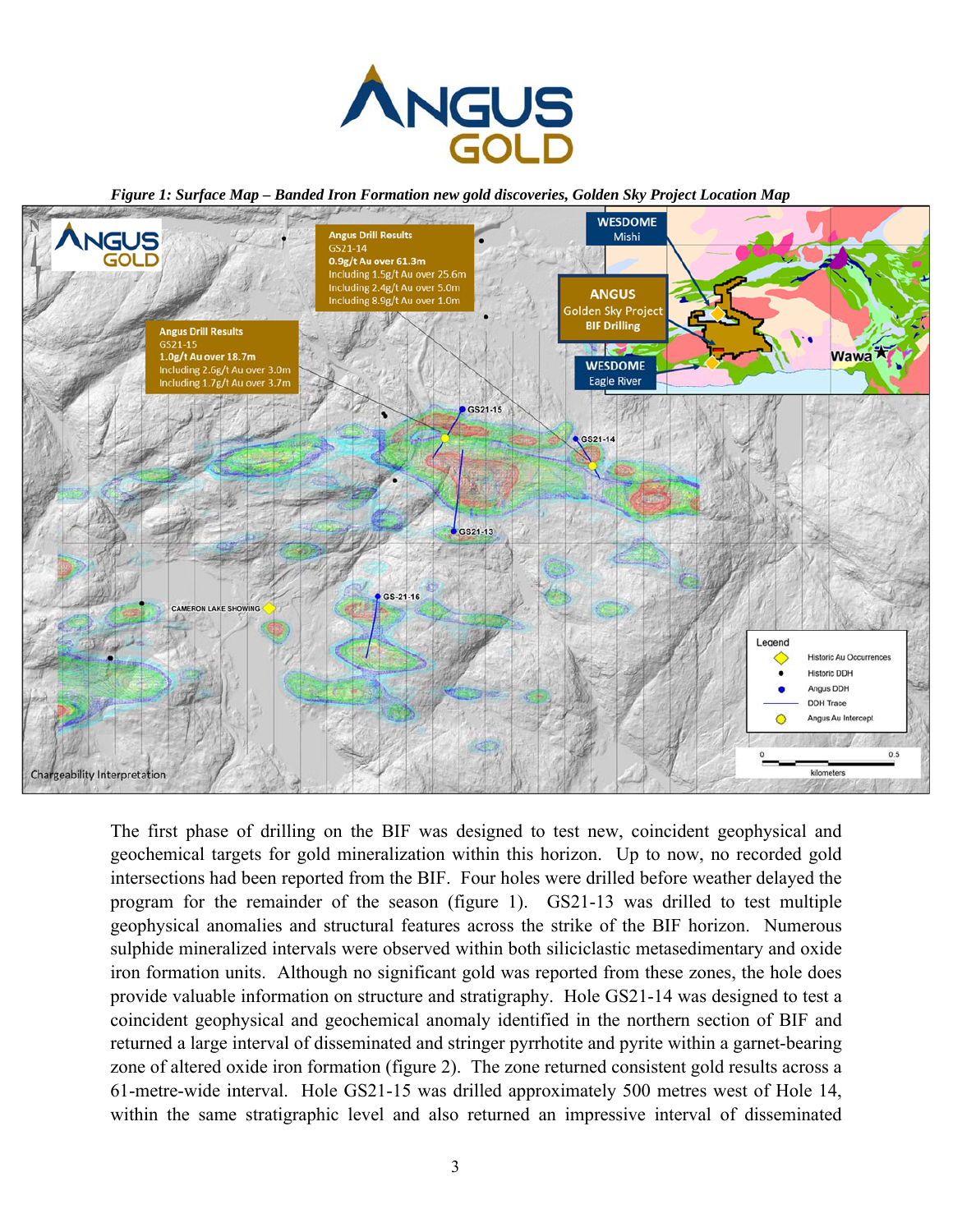

sulphide and alteration in a garnet-bearing iron formation. It is unknown whether the zones in 14 and 15 are related, however, they do fall along the same geophysical trend. Hole GS21-16 was drilled to test an oxide iron formation further to the south and returned no significant gold results. Dozens of targets remain to be tested within the area of the current geophysical survey. Future exploration plans also include the expansion of the geophysical survey to cover the entire strike length of the BIF.

#### *Figure 2: Hole GS21-14 Section*



## **The Golden Sky Project**

The 100%-owned Golden Sky Project is located within the Mishibishu Lake Greenstone Belt of Northern Ontario, which is host to the high-grade Eagle River and the Mishi open-pit gold mines of Wesdome Gold Mines Ltd. ("Wesdome"). The Company's 234-square-kilometres land package is located approximately 50 kilometres west of the town of Wawa and is situated immediately between the two Wesdome mines. The project is host to the near-surface Dorset Gold Zone, which contains a historic estimated resource (using a  $0.50$  g/t Au cut-off) consisting of an indicated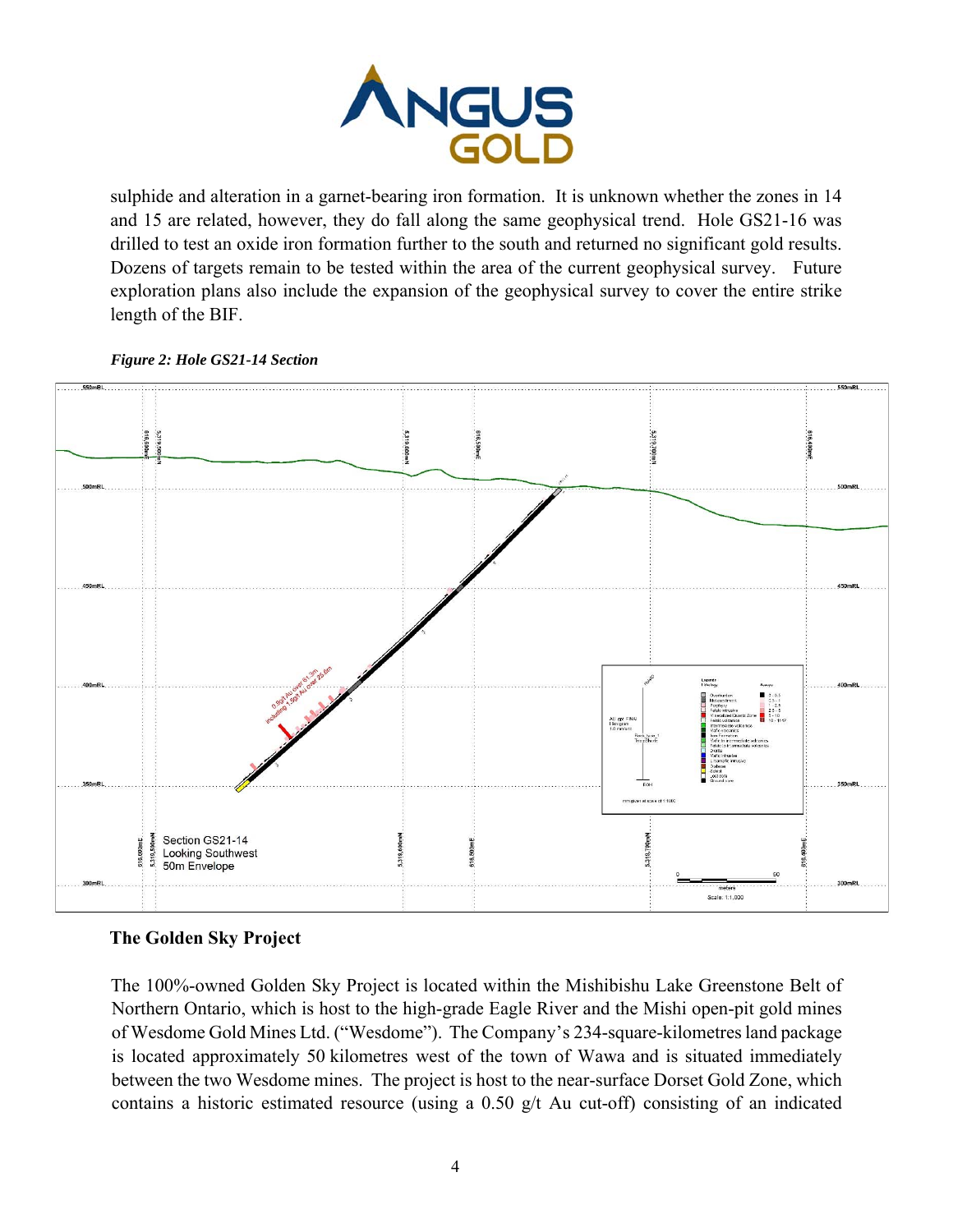

resource of 40,000 ounces of gold (780,000 tonnes grading 1.4 g/t Au), and an inferred resource of 180,000 ounces of gold (4,760,000 tonnes grading 1.2 g/t Au). For greater details on the Golden Sky Project, please refer to the NI 43-101 technical report for the Golden Sky Project entitled, "NI 43-101 Technical Report Wawa Property Ontario, Canada" dated February 18, 2020, and available on the Company's SEDAR profile.

## **Qualified Person**

The scientific and technical content of this press release has been reviewed and approved by Breanne Beh, P.Geo, who is an employee of the Company and a "Qualified Person" as defined by *National Instrument 43-101 - Standards of Disclosure for Mineral Projects ("NI 43-101").*

#### **About Angus Gold:**

Angus Gold Inc. is a Canadian mineral exploration company focused on the acquisition, exploration, and development of highly prospective gold properties. The Company's flagship project is the Golden Sky Project in Wawa, Ontario.

Insiders currently own approximately 47% of the Company and New Gold Inc. (TSX: NGD) approximately 9.9%, each based on the number of issued and outstanding common shares.

On behalf of Angus Gold Inc.,

Steve Burleton Chief Executive Officer and Director

INQUIRIES: Email: info@angusgold.com Company Website: www.angusgold.com

TSXV: GUS | USOTC: ANGVF

#### Forward-Looking Statements

Neither TSX Venture Exchange nor its Regulation Services Provider (as that term is defined in the policies of the TSX Venture Exchange) accepts responsibility for the adequacy or accuracy of this release. This News Release includes certain "forward-looking statements" which are not comprised of historical facts. Forward-looking statements include estimates and statements that describe the Company's future plans, objectives or goals, including words to the effect that the Company or management expects a stated condition or result to occur. Forward-looking statements may be identified by such terms as "believes", "anticipates", "expects", "estimates", "may", "could", "would", "will", or "plan". Since forward-looking statements are based on assumptions and address future events and conditions, by their very nature they involve inherent risks and uncertainties. Although these statements are based on information currently available to the Company, the Company provides no assurance that actual results will meet management's expectations. Risks, uncertainties and other factors involved with forward-looking information could cause actual events, results, performance, prospects and opportunities to differ materially from those expressed or implied by such forward-looking information.